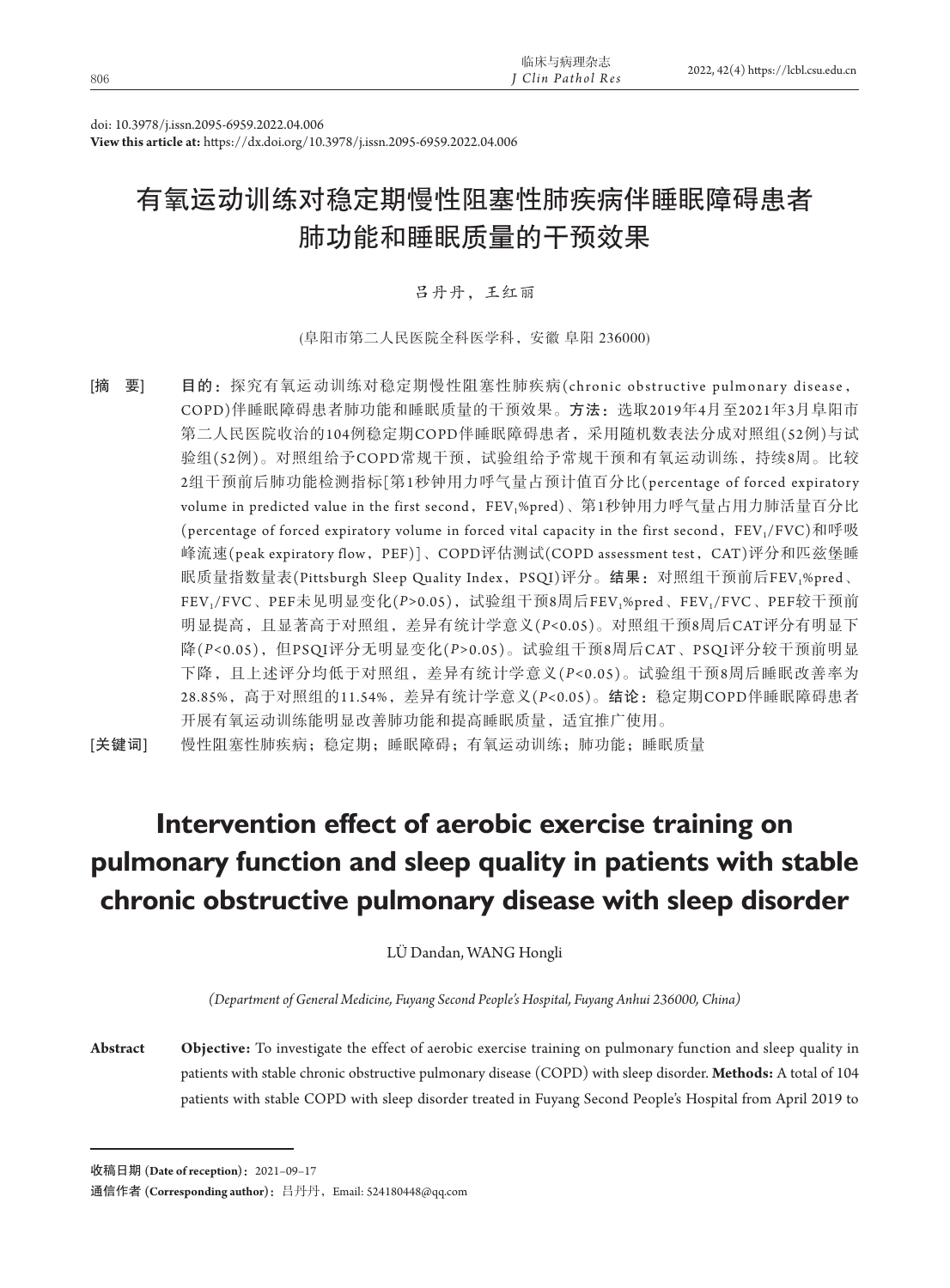March 2021 were randomly divided into 52 cases in the control group and 52 cases in the experimental group by random number table method. The control group was given routine intervention for COPD, and the experimental group was given routine intervention and aerobic exercise training for 8 weeks. The pulmonary function indexes before and after intervention were compared between the 2 groups [percentage of forced expiratory volume in predicted value in the first second (FEV<sub>1</sub>% pred), percentage of forced expiratory volume in forced vital capacity in the first second (FEV<sub>1</sub>/FVC), peak respiratory velocity (PEF), COPD assessment test (CAT) score and Pittsburgh Sleep Quality Index (PSQI) score]. **Results:** There were no significant changes in FEV<sub>1</sub>% PRED, FEV<sub>1</sub>/FVC and PEF in the control group before and after intervention (*P*>0.05). After 8 weeks of intervention, FEV,%pred, FEV<sub>1</sub>/FVC and PEF in the experimental group were significantly higher than those before the intervention (*P<*0.05). The CAT score of the control group decreased significantly after 8 weeks of intervention (*P<*0.05), but there was no significant change in PSQI score (*P>*0.05). The scores of CAT and PSQI in the experimental group decreased significantly after 8 weeks of intervention, and the above scores were lower than those in the control group (*P<*0.05). After 8 weeks of intervention, the sleep improvement rate of the experimental group was 28.85%, which was higher than that of the control group (11.54%), the difference was statistically significant (*P<*0.05). **Conclusion:** Aerobic exercise training in patients with stable COPD with sleep disorder can significantly improve lung function and sleep quality, which is suitable for popularization.

**Keywords** chronic obstructive pulmonary disease; stable period; sleep disorders; aerobic exercise training; lung function;

sleep quality

慢性阻塞性肺疾病 (chronic obstructive pulmonary disease, COPD)病情迁延不愈, 导致 肺功能进行性减退和健康生活质量明显下降。临 床实际中,COPD伴睡眠障碍并不少见,睡眠障 碍是导致COPD患者生活质量下降的重要原因。 据报道[1-2], 约50%的COPD患者存在睡眠障碍。 但目前临床对COPD的睡眠障碍并未引起足够重 视,往往忽视对此类患者睡眠质量的评估与干 预。肺康复治疗是稳定期COPD患者康复治疗的 重要组成部分, COPD全球倡议[2]指出COPD患者 进行肺康复治疗的证据等级为A级。有氧运动训练 是一种可居家自行训练的肺康复治疗手段,近些 年逐渐用于COPD康复治疗领域,但在COPD伴睡 眠障碍中的应用却未见报道。本研究探讨有氧运 动训练对稳定期COPD伴睡眠障碍的干预效果, 深入剖析有氧运动训练的应用价值。

## 1对象与方法

#### 1**.**1对象

选取2019年4月至2021年3月在阜阳市第二人 民医院就诊的104例稳定期COPD伴睡眠障碍患 者。纳入标准: 1)符合稳定期COPD诊断标准[3]; 2 )有明确睡眠障碍症状,匹兹堡睡眠质量指数 量表(Pittsburgh Sleep Quality Index, PSQI) 评分> $7^{[4]}$ ; 3)患者年龄≤75岁, 均自愿参与本研 究,且具备配合研究的沟通理解能力、随诊条件 以及肢体运动能力。排除标准:1)COPD急性发作 期;2 )存在严重心脑血管疾病、恶性肿瘤、慢性 疼痛疾病、药物或酒精依赖史或睡眠呼吸暂停低 通气综合征疾病者;3)入组前1周服用过助睡眠安 神类药物。采用随机数表法将104例患者分成对照 组与试验组,每组各52例。本研究经阜阳市第二 人民医院医学伦理委员会审核批准。

## 1**.**2方法

1.2.1 对照组

按照COPD指南给予稳定期常规治疗和基础 护理干预,住院期内给予氧疗、相关药物(支气 管扩张剂、糖皮质激素等)治疗、饮食运动干预 指导、健康教育、呼吸训练和纠正不良生活习惯 等。出院后制订病情随诊计划,引导患者学会 COPD病情自我监测,出现不适症状及时报告医 护人员。针对睡眠障碍,口头嘱咐患者保持日常 良好心态,按时饮食和作息,进行适当轻运动, 晚上睡眠前喝1杯温牛奶或聆听轻音乐等帮助改善 睡眠等。

1.2.2 试验组

在上述常规治疗和护理干预同时,由专业医 护人员指导制订有氧运动训练计划,制订运动处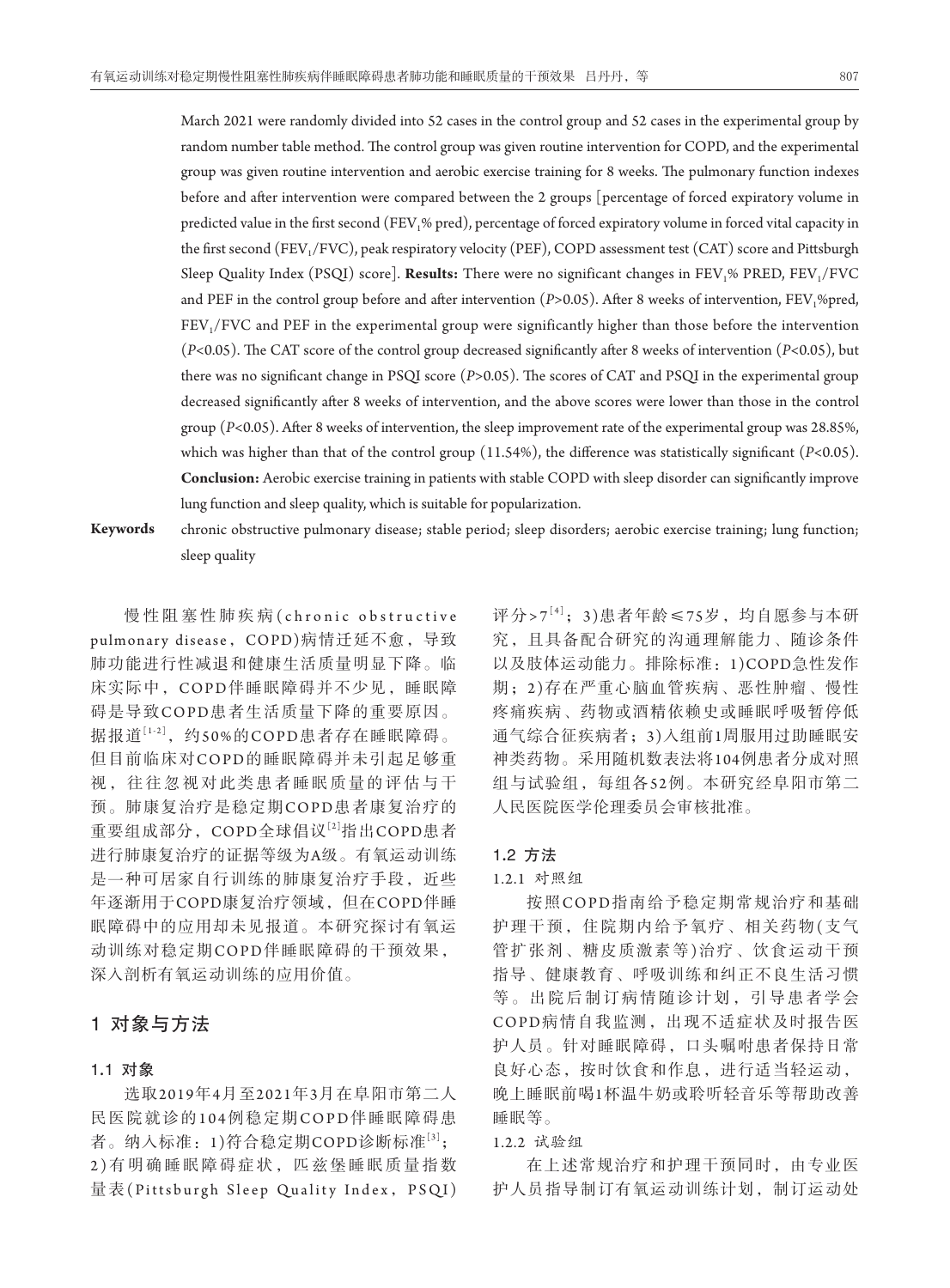方时需考虑患者心肺运动试验(cardiopulmonary exercise test,CPET)和运动喜好等个体情况。 CPET可以判断患者个体的运动训练耐受能力,也 便于患者了解自身心肺功能适应水平和自行评估 训练强度。有氧运动训练强度以CPET测试最大功 率值的50%为宜,若患者身体耐受可在医护人员指 导下逐渐增加训练强度。院内制订有氧运动训练 方案,并进行注意事项和训练方法指导,出院后 按照既定运动方案进行训练。有氧运动训练方式 主要为肢体训练,患者根据个人喜好和训练场地 条件选择单种或数种组合的有氧运动进行训练, 有氧运动类型包括打羽毛球、踢毽子、游泳、慢 跑、爬楼、骑单车或跳广场舞等。单次训练时长 根据身体耐受程度循序渐进,建议单次训练时长 20~30 min为宜,每天2~3次,3~5次/周。有氧训 练过程中佩戴心率智能监测手环,心率控制在无 氧阈值AT水平±5次/min为宜。若患者出现头晕、 呼吸困难且心率异常加快时,应立即停止运动训 练并适当休息。训练期间医护人员进行跟踪监督 和安全性指导,维持良好的护患互动,并通过 打卡记录方式鼓励患者积极完成有氧运动训练计 划,必要时对训练方案进行改进。

## 1**.**3观察指标

分别于干预前和干预8周观察以下指标:1)肺 功能指标第1秒钟用力呼气量占预计值百分比 (percentage of forced expiratory volume in predicted value in the first second, FEV<sub>1</sub>%pred)、第1秒用力 呼气量占用力肺活量百分比(percentage of forced expiratory volume in forced vital capacity in the first second, FEV<sub>1</sub>/FVC)和呼吸峰流速(peak expiratory flow,PEF),仪器采用麦邦便携式肺功能检测仪 MSA99型。2)COPD评估测试(COPD assessment test,CAT)。CAT是国际通用的评估COPD对患者 健康生活质量影响的工具[5],操作简单,由患者自 评,共8个问题,均采用1~5分制评分,总分为40,

CAT得分越高,表示COPD症状愈明显,健康生活 质量愈差。3)PSQI。PSQI是评估睡眠质量和诊断 睡眠障碍的常用工具,包括睡眠质量、入睡时间和 睡眠时间共7个条目,均采用0~3分制计分, PSQI 得分为各条目得分之和,最高分为21分。PSQI得 分越高,表示主观睡眠质量愈差。同时统计干预8 周后PSQI≤7分的比重,记为睡眠改善率。

## 1**.**4统计学处理

选用SPSS 19.0统计学软件进行数据分析, 肺 功能测定指标、CAT评分、PSQI评分等指标均为 正态分布计量资料,以均数±标准差(*x*±*s*)描述,比 较采用*t*检验;计数资料以例(%)描述,比较采用χ<sup>2</sup> 检验。*P<*0.05为差异有统计学意义。

## 2结果

#### 2**.**12 组基线资料比较

入组时2组稳定期COPD伴睡眠障碍患者的资 料差异无统计学意义(*P>*0.05,表1)。

## 2**.**22 组 **FEV**1**%pred**、**FEV**1**/FVC**、**PEF** 比较

对照组干预前后FEV<sub>1</sub>%pred、FEV<sub>1</sub>/FVC、 PEF 变 化 不 显 著 (P > 0.05); 试 验 组 干 预 8 周 后 FEV1%pred、FEV1/FVC、PEF较干预前明显提高 (*P <*0.05);实验组干预8周后上述指标高于对照 组,差异有统计学意义(*P<*0.05,表2)。

### 2**.**32 组 **CAT**、**PSQI** 评分和睡眠改善率比较

2组干预前CAT、PSQI评分比较差异无统计学 意义(*P>*0.05);对照组干预8周后CAT评分明显下 降(*P<*0.05),但PSQI评分未见明显变化(*P>*0.05); 试验组干预8周后CAT、PSQI评分均有明显下降 (*P<*0.05)。试验组干预8周后CAT、PSQI评分低于 对照组,睡眠改善率高于对照组,差异有统计学 意义( $P < 0.05$ , 表3)。

| 表1 2组稳定期COPD伴睡眠障碍患者资料比较(n=52) |  |
|-------------------------------|--|
|-------------------------------|--|

| Table 1 Comparison of data of patients with stable COPD with sleep disorder between the 2 groups $(n=52)$ |  |  |
|-----------------------------------------------------------------------------------------------------------|--|--|
|-----------------------------------------------------------------------------------------------------------|--|--|

| 组别<br>男/[例(%)]   |           | 年龄/岁             | COPD病程/年        | 失眠病程/d           | 肺功能分级/[例(%)] |           |
|------------------|-----------|------------------|-----------------|------------------|--------------|-----------|
|                  |           |                  |                 |                  | II级          | III级      |
| 对照组              | 33(63.46) | $63.47 \pm 7.13$ | $7.68 \pm 2.15$ | $14.76 \pm 4.03$ | 29 (55.77)   | 23(44.23) |
| 试验组              | 36(69.23) | $62.79 \pm 7.08$ | $7.90 \pm 2.23$ | $15.01 \pm 3.97$ | 32(61.54)    | 20(38.46) |
|                  | 0.388     | 0.488            | 0.512           | 0.319            | 0.357        |           |
| $\boldsymbol{P}$ | 0.534     | 0.627            | 0.610           | 0.751            | 0.550        |           |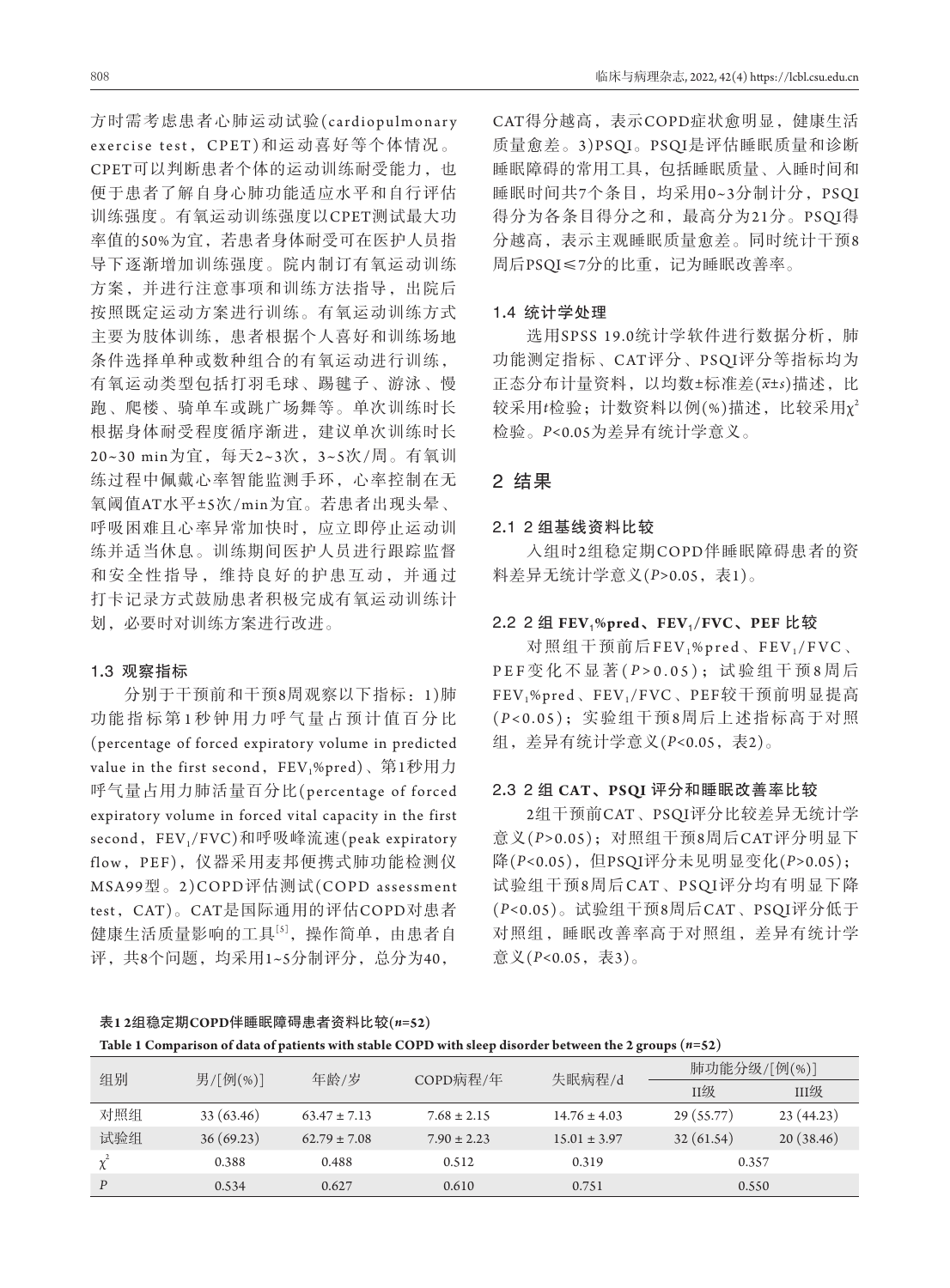| 组别               | $FEV_1\% pred/\%$ |                    | $FEV_1/FVC/$ %   |                    | $PEF/(L \cdot s^{-1})$ |                   |
|------------------|-------------------|--------------------|------------------|--------------------|------------------------|-------------------|
|                  | 干预前               | 干预后                | 干预前              | 干预后                | 干预前                    | 干预后               |
| 对照组              | $47.38 \pm 5.28$  | $48.27 \pm 5.19$   | $54.57 \pm 7.15$ | $57.02 \pm 7.83$   | $4.15 \pm 0.74$        | $4.37 \pm 0.70$   |
| 试验组              | $48.02 \pm 4.97$  | $51.57 \pm 5.38^*$ | $54.29 \pm 7.34$ | $61.73 \pm 8.07^*$ | $4.18 \pm 0.77$        | $4.84 \pm 0.83^*$ |
|                  | 0.636             | 3.183              | 0.197            | 3.021              | 0.203                  | 3.121             |
| $\boldsymbol{p}$ | 0.526             | 0.002              | 0.844            | 0.003              | 0.840                  | 0.002             |

## 表**2 2**组肺功能相关指标比较**(***n=***52)**

#### **Table 2 Comparison of lung function related indexes between the 2 groups (***n=***52)**

与干预前比较,\**P<*0.05。

Compared with that before the intervention, \**P<*0.05.

#### 表**3 2**组**CAT**、**PSQI**评分和睡眠改善率比较**(***n=***52)**

**Table 3 Comparison of CAT, PSQI scores and sleep improvement rate between the 2 groups (***n=***52)**

| 组别               | CAT评分            |                    | PSQI评分           |                   | 睡眠改善/     |  |
|------------------|------------------|--------------------|------------------|-------------------|-----------|--|
|                  | 干预前              | 干预后                | 干预前              | 干预后               | [例(%)]    |  |
| 对照组              | $21.18 \pm 4.17$ | $18.37 \pm 3.96^*$ | $10.06 \pm 2.68$ | $9.50 \pm 2.73$   | 6(11.54)  |  |
| 试验组              | $20.73 \pm 4.12$ | $15.82 \pm 3.54^*$ | $10.08 \pm 2.61$ | $8.37 \pm 2.24^*$ | 15(28.85) |  |
| $\chi^2/t$       | 0.677            | 3.198              | 0.039            | 2.307             | 4.833     |  |
| $\boldsymbol{P}$ | 0.500            | 0.002              | 0.969            | 0.023             | 0.028     |  |

与干预前比较,\**P<*0.05。

Compared with that before the intervention, \**P<*0.05.

## 3讨论

COPD造成沉重社会疾病负担,据2018年权 威调查报告<sup>[6]</sup>显示: 我国≥20岁以上人群COPD 患病人数约高达1亿,COPD防治工作日益严峻。 COPD患者在疾病稳定期积极接受肺康复治疗,对 改善病情和减轻疾病负担尤为重要。运动训练是 肺康复治疗的主要形式,近些年运动训练的重要 性日益凸显,其中有氧运动作为COPD患者运动训 练的核心,具有内容丰富多样、患者可居家自行 训练等优点。但目前临床工作中,稳定期COPD患 者的有氧运动训练却较少规范开展,原因与医护 人员及患者的重视程度不足、患者训练依从性较 差等有关[7-8]。

COPD患者的睡眠质量问题不易被重视,事 实上,此类患者睡眠障碍现象比较多见,且老年 COPD患者的睡眠障碍问题尤为明显。梅可乐等[9]对 142例老年COPD患者进行调查,发现PSQI评分≥7 者的占比高达59.2%(84/142),睡眠障碍程度以轻

中度为主。COPD伴睡眠障碍的原因复杂,除患 者年龄步入老年,身体各项机能衰退因素外,还 与COPD本身所致健康生活质量下降有关,呼吸困 难、喘息、咳嗽咳痰以及肺功能下降等COPD症状 体征,会明显增加患者的躯体疲乏度和焦虑抑郁 等负性情绪[10]。而且COPD患者常在夜间和/或清 晨出现呼吸系统症状,直接造成入睡困难或觉醒频 繁。肺功能减退造成睡眠期气道阻力增加和通气 障碍,是睡眠期间觉醒次数增多的重要原因[11-12]。 此外,COPD患者使用利尿剂等药物、合并基础 疾病亦可造成睡眠质量下降。睡眠障碍不仅加剧 COPD疾病痛苦,而且对患者机体免疫功能、认 知功能、营养饮食状况和治疗依从性均可产生负 面影响[13-14],临床需重视COPD患者睡眠质量评 估,对睡眠障碍患者应给予必要的干预措施进行 睡眠管理。

有氧运动训练是稳定期COPD运动训练的关 键,本研究对COPD伴睡眠障碍患者进行有氧运动 训练,由专业医护人员结合COPD患者具体情况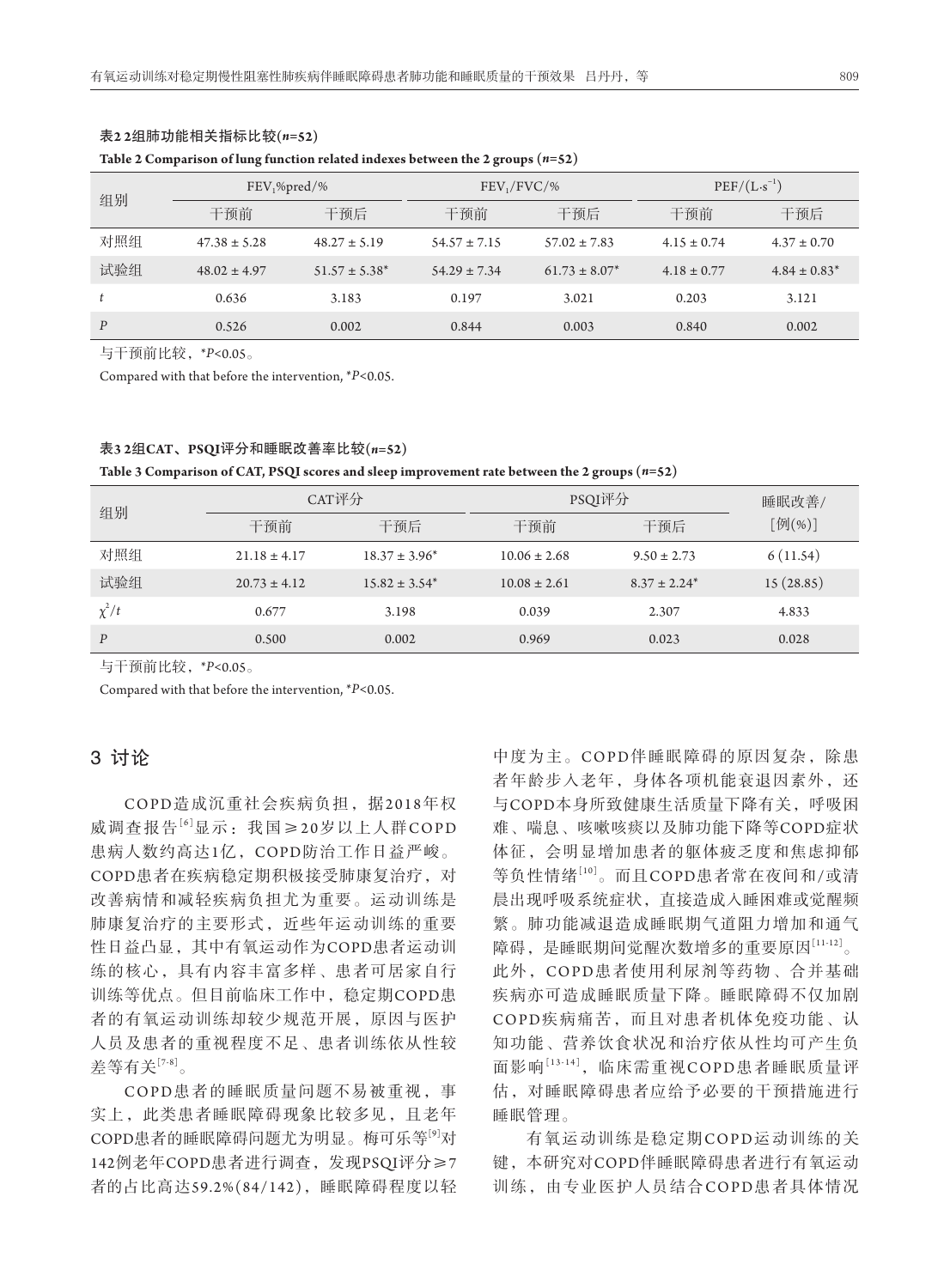制订运动处方,能充分调动患者训练的积极性, 同时通过多渠道跟踪监督随访,为研究顺利进行 和数据准确统计提供保障。本研究结果显示,对 照组干预前后对照组干预前后FEV1%pred、FEV1/ FVC、PEF变化并不显著(*P>*0.05),而试验组干预 8周后上述肺功能指标较干预前和对照组均明显 提高(P<0.05), 表明有氧运动训练对改善稳定期 COPD患者肺功能效果明显,与已有报道[15-16]的结 论相符。分析其原因为:持续、有计划的有氧运 动训练能扩张胸廓,充分锻炼呼吸肌肌力,降低 呼吸肌通气负担,增加肺部通气量和残气量,降 低动脉血二氧化碳分压和改善氧分压,明显减轻 日常活动所致呼吸受限症状,改善肺功能和提高 运动耐力。有研究[17]指出:有氧训练可通过调节 COPD患者Th17/Treg细胞亚群失衡,减轻炎症反 应和抑制肺血管重塑等作用机制改善心肺功能。 本研究结果还显示:试验组干预8周后CAT、PSQI 评分均低于对照组,且睡眠改善率也高于对照组 (28.85% vs 11.54%,*P<*0.05),表明有氧运动训练对 改善COPD患者睡眠质量也有显著作用,原因除肺 功能改善外,还可能与有氧运动锻炼能增强患者 体能运动消耗、增加睡眠需求、帮助树立积极乐 观治疗的心态和培养自我疾病管理意识等生理心 理因素有关[18],其改善睡眠障碍的具体机制待后 续深入探讨。

综上,稳定期COPD伴睡眠障碍患者开展有氧 运动训练是健康有益的,不仅能改善肺功能,而 且能提高睡眠质量,值得推广使用。

## 参考文献

- 1. 任彩霞, 刘红菊. 慢性阻塞性肺疾病患者睡眠障碍的管理干预 进展[ J]. 医学研究杂志, 2021, 50(2): 153-156. REN Caixia, LIU Hongju. Management and intervention progress of sleep disorders in patients with chronic obstructive pulmonary disease[ J]. Journal of Medical Research, 2021, 50(2): 153-156.
- 2. 王晓娟, 方向阳. 慢性阻塞性肺疾病全球倡议2019: 慢性阻塞 性肺疾病诊断、治疗与预防全球策略解读[J]. 中国全科医学, 2019, 22(18): 2141-2149.

 WANG Xiaojuan, FANG Xiangyang. Global Initiative for chronic obstructive pulmonary disease 2019: Interpretation of global strategies for diagnosis, treatment and prevention of chronic obstructive pulmonary disease[ J]. Chinese General Practice, 2019, 22(18): 2141-2149.

3. 中华医学会呼吸病学分会慢性阻塞性肺疾病学组. 慢性阻塞 性肺疾病诊治指南(2013年修订版)[J]. 中华结核和呼吸杂志, 2013, 36(4): 255-264.

 Chronic obstructive pulmonary disease group, respiratory branch, Chinese Medical Association. Guidelines for the diagnosis and treatment of chronic obstructive pulmonary disease (2013 revision)[ J]. Chinese Journal of Tuberculosis and Respiratory Diseases, 2013, 36(4): 255-264.

- 4. Tsiachristas A, Waite F, Freeman D, et al. Cost-effectiveness of cognitive-behavioural therapy for sleep disorder added to usual care in patients with schizophrenia: The BEST study[ J]. BJPsych Open, 2018, 4(3): 126-135.
- 5. 徐灵彬. 老年慢性阻塞性肺疾病患者稳定期健康相关生活质量 评价[ J]. 中华老年医学杂志, 2015, 34(9): 972-975. XU Lingbin. Evaluation of health-related quality of life in elderly patients with chronic obstructive pulmonary disease in stable period[J]. Chinese Journal of Geriatrics, 2015, 34(9): 972-975.
- 6. 黄美清. "中国成人肺部健康研究"首项成果发布: 我国慢阻 肺患者人数近亿[J]. 中华医学信息导报, 2018, 13(8): 7. HUANG Meiqing. The first achievement of "China adult lung health research" was released. The number of COPD patients in China is nearly 100 million[ J]. China Medical Information Guide, 2018, 13(8): 7.
- 7. 春霞, 余燕娥, 庄耀宁, 等. COPD患者肺康复运动的知信行现 状[ J]. 中华护理教育, 2021, 18(4): 373-376. CHUN Xia, YU Yan'e, ZHUANG Yaoning, et al. Current situation of knowledge, belief and practice of lung rehabilitation exercise in patients with COPD[J]. Chinese Journal of Nursing Education, 2021, 18(4): 373-376.
- 8. 方慧, 施雁, 刘贤亮, 等. 医护人员对慢性阻塞性肺疾病患者开展 居家肺康复阻滞因素及应对策略的质性研究[ J]. 中国全科医 学, 2021, 24(10): 1284-1288.

 FANG Hui, SHI Yan, LIU Xianliang, et al. Qualitative study on blocking factors and coping strategies of home-based pulmonary rehabilitation for patients with chronic obstructive pulmonary disease[J]. Chinese General Practice, 2021, 24(10): 1284-1288.

9. 梅可乐, 陈茜, 高浪丽, 等. 老年慢性阻塞性肺疾病病人睡眠 质量相关因素的调查研究[ J]. 实用老年医学, 2019, 33(11): 1069-1072.

 MEI Kele, CHEN Xi, GAO Langli, et al. Investigation on factors related to sleep quality in elderly patients with chronic obstructive pulmonary disease[ J]. Practical Geriatrics, 2019, 33(11): 1069-1072.

- 10. Jullian-Desayes I, Trzepizur W, Boursier J, et al. Obstructive sleep apnea, chronic obstructive pulmonary disease and NAFLD: an individual participant data meta-analysis[ J]. Sleep Med Clin, 2021, 77(4): 357-364.
- 11. Economou NT, Ilias I, Velentza L, et al. Sleepiness, fatigue, anxiety and depression in chronic obstructive pulmonary disease and obstructive